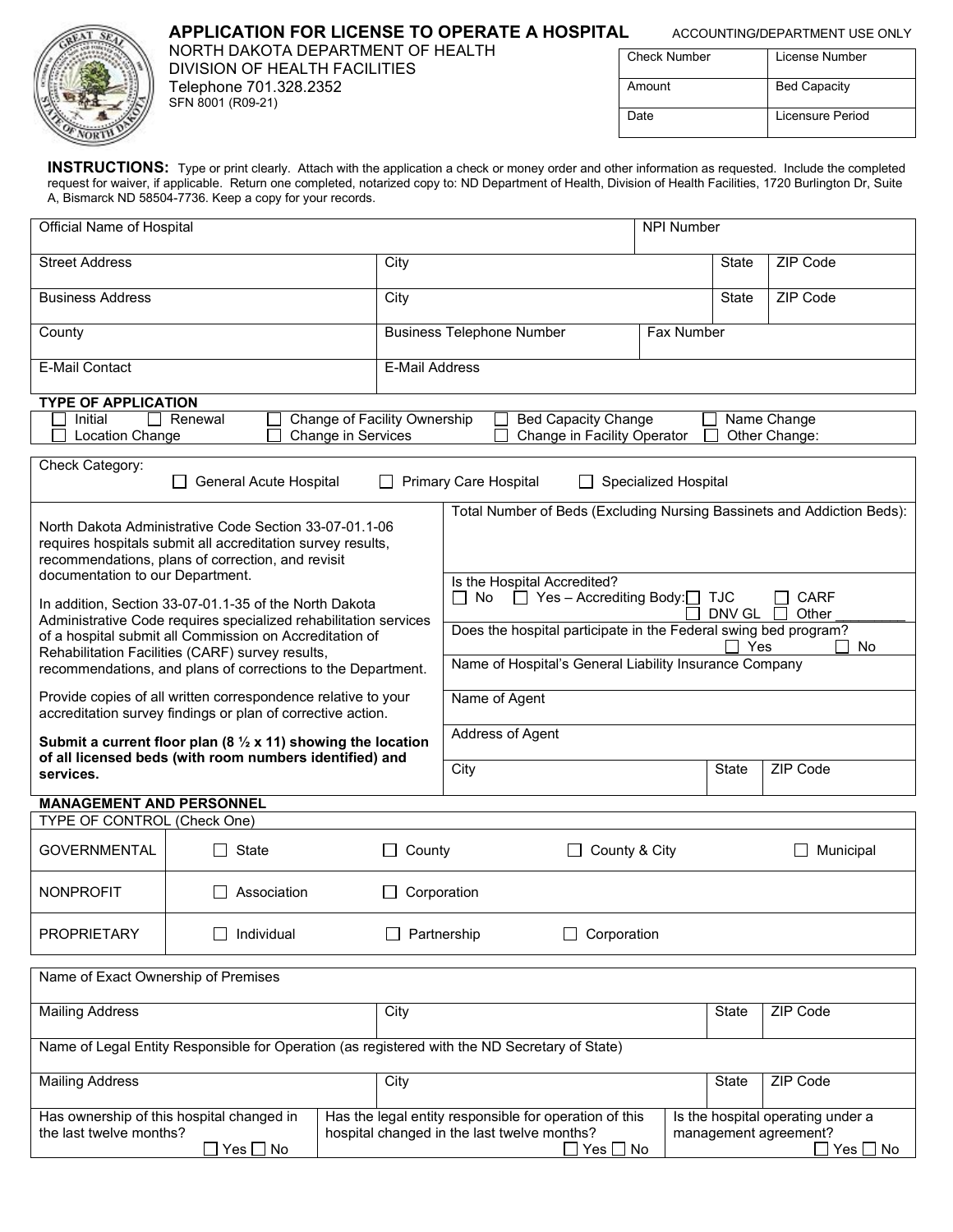## SFN 8001 (R09-21) Page 2

| Name of Chairman of Governing Body                                           |                                                                        |                             |                                                            |     |  |                |                 |
|------------------------------------------------------------------------------|------------------------------------------------------------------------|-----------------------------|------------------------------------------------------------|-----|--|----------------|-----------------|
| <b>Mailing Address</b>                                                       |                                                                        | City                        |                                                            |     |  | State          | <b>ZIP Code</b> |
| Name of Administrator                                                        |                                                                        | Title                       |                                                            |     |  |                |                 |
| Name of Director of Nursing Services                                         |                                                                        |                             | Director of Nurses' E-mail Address                         |     |  | License Number |                 |
| Name of Chief of Medical Staff                                               |                                                                        |                             |                                                            |     |  | License Number |                 |
| Name and Title of Emergency Contact                                          |                                                                        |                             | Emergency Contact's Cell Phone Number                      |     |  |                |                 |
| <b>Environmental Services Contact</b>                                        |                                                                        |                             | <b>Environmental Service Contact E-Mail Address</b>        |     |  |                |                 |
| <b>SERVICES</b><br>Check the services offered as of the date of application: |                                                                        |                             |                                                            |     |  |                |                 |
| <b>REQUIRED SERVICES:</b>                                                    | $\Box$                                                                 | Mammography                 |                                                            |     |  |                |                 |
| <b>Medical Staff</b>                                                         | П.                                                                     | <b>Medical Unit</b>         |                                                            |     |  |                |                 |
| <b>Nursing Services</b>                                                      | П.                                                                     |                             | Neonatal Level I (normal newborn)                          |     |  |                |                 |
| $\Box$<br><b>Dietary Services</b>                                            | □                                                                      | Nursery: #                  | <b>Bassinets</b>                                           |     |  |                |                 |
| <b>Medical Record Services</b>                                               | $\Box$                                                                 | <b>Occupational Therapy</b> |                                                            |     |  |                |                 |
| <b>Pharmaceutical Services</b>                                               | $\Box$                                                                 | <b>Oncology Services</b>    |                                                            |     |  |                |                 |
| □<br><b>Laboratory Services</b>                                              | $\Box$                                                                 | Orthopedics                 |                                                            |     |  |                |                 |
| <b>Radiology Services</b><br>□                                               | <b>Outpatient Department</b><br>$\Box$                                 |                             |                                                            |     |  |                |                 |
| <b>Emergency Services (inpatient)</b><br>$\Box$                              | <b>Pediatric Department</b><br>$\Box$                                  |                             |                                                            |     |  |                |                 |
| <b>Social Services</b>                                                       | $\Box$<br><b>Physical Therapy</b>                                      |                             |                                                            |     |  |                |                 |
| <b>Basic Rehabilitation Services</b>                                         | $\Box$<br><b>Psychiatric Services</b>                                  |                             |                                                            |     |  |                |                 |
| Housekeeping & related services including laundry                            | $\Box$                                                                 | <b>Radiation Therapy</b>    |                                                            |     |  |                |                 |
| <b>Central Services</b><br>$\Box$                                            | П<br><b>Respite Care</b><br><b>Specialized Rehabilitation Services</b> |                             |                                                            |     |  |                |                 |
| <b>COMPLEMENTARY SERVICES:</b>                                               | $\Box$                                                                 |                             |                                                            |     |  |                |                 |
| <b>Nuclear Medical Services</b>                                              | П<br>Speech Pathology<br>□                                             |                             |                                                            |     |  |                |                 |
| Surgical Services: Number of OR Rooms                                        | Transplant Services (List):                                            |                             |                                                            |     |  |                |                 |
| <b>Recovery Services</b>                                                     | $\Box$                                                                 | Isolation                   |                                                            |     |  |                |                 |
| Anesthesia Services<br>$\Box$                                                | П                                                                      |                             | Off-site Provider-Based locations - Please complete page 4 |     |  |                |                 |
| <b>Respiratory Care Services</b><br>□                                        | □                                                                      | Other: (List)               |                                                            |     |  |                |                 |
| <b>Obstetrical Services</b><br>$\Box$                                        | $\Box$                                                                 |                             |                                                            |     |  |                |                 |
| Cardiac Rehab                                                                | П                                                                      |                             |                                                            |     |  |                |                 |
| <b>Chemical Dependency Treatment</b><br>ப                                    |                                                                        |                             | <b>INTENSIVE CARE UNITS:</b>                               |     |  |                |                 |
| <b>Coronary Care Unit</b><br>$\Box$                                          | Burn: Number of Beds<br>П                                              |                             |                                                            |     |  |                |                 |
| $\Box$<br>Detoxification                                                     | $\Box$<br>Cardiac: Number of Beds                                      |                             |                                                            |     |  |                |                 |
| $\Box$<br>Dialysis: #<br><b>Stations</b>                                     | □<br>Neonatal Level II (not normal newborn): Number of Beds            |                             |                                                            |     |  |                |                 |
| Education, Patient/Community Health                                          | $\Box$<br>Neonatal Level III (not normal newborn): Number of Beds      |                             |                                                            |     |  |                |                 |
| <b>Emergency Services (Outpatient/Public)</b>                                | Respiratory Pulmonary: Number of Beds<br>$\Box$                        |                             |                                                            |     |  |                |                 |
| <b>Gynecology Services</b><br>$\Box$                                         | Medical / Surgical: Number of Beds<br>П.                               |                             |                                                            |     |  |                |                 |
| <b>Bariatrics</b><br>Ventilators: Number of                                  |                                                                        |                             |                                                            |     |  |                |                 |
| Inpatient Census for 12 Months<br>Acute: High<br>Low<br>Average              |                                                                        | Swing Bed:                  | High                                                       | Low |  | Average        | <b>NA</b>       |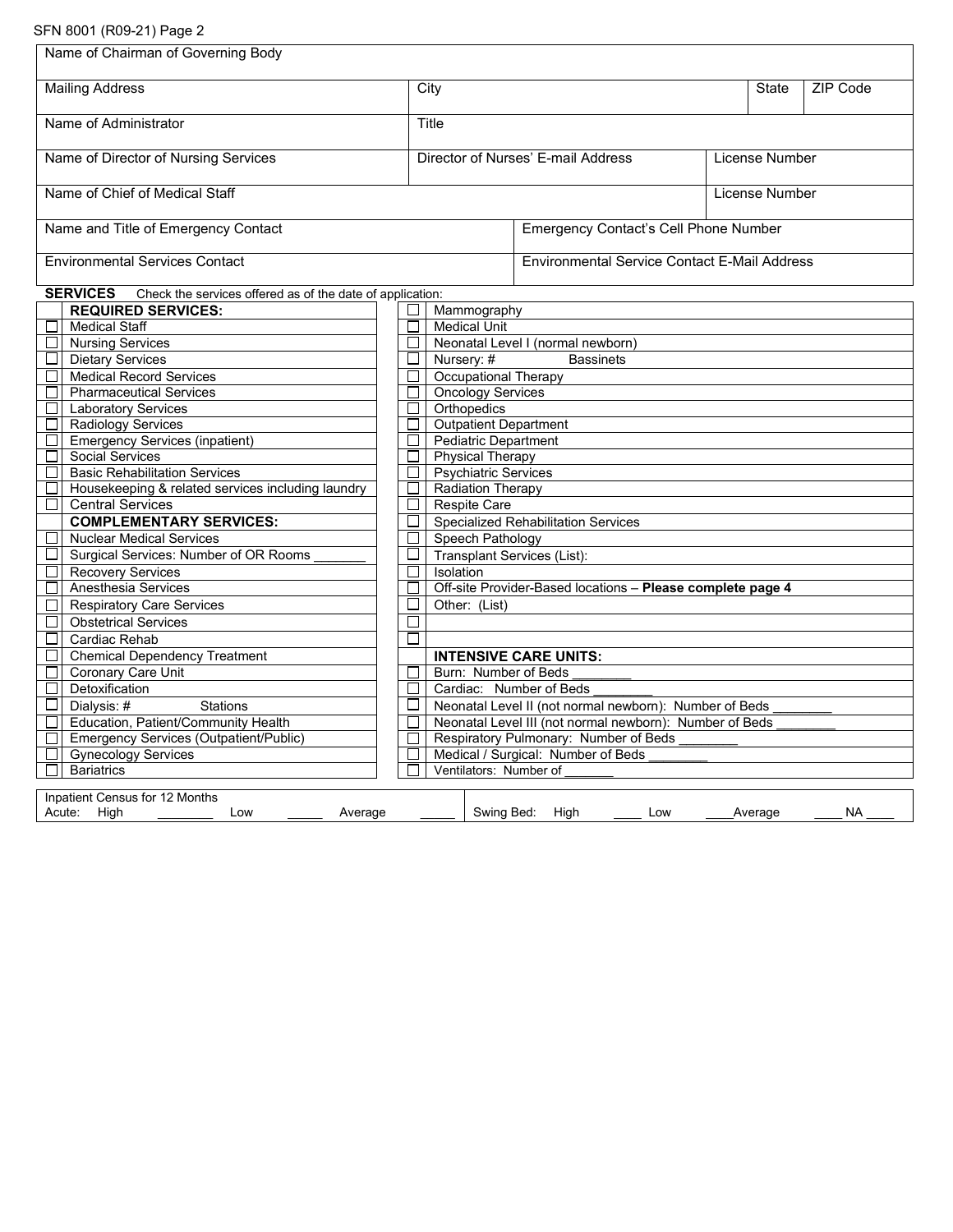#### SFN 8001 (R09-21) Page 3

### **SIGNATURES AND AFFIDAVIT**

**NOTE:** The person signing the application cannot be less than 18 years of age. The administrator of the hospital shall not sign the application unless he/she is also a board member. The application must be signed by official(s) of the entity responsible for the operation of the hospital. (If sole proprietorship, the owner shall sign the application; if a corporation, two of its officers shall sign; if a state, county, or municipal unit, the application is to be signed by the head of the department having jurisdiction over the hospital.)

 The undersigned hereby makes application for a license to operate a hospital subject to the provisions of North Dakota Century Code Chapter 23-16 and to the rules and standards adopted by the State Health Council of the North Dakota Department of Health. We declare that we have examined this application and all attachments and that to the best of our knowledge and belief, this information is true, correct, and complete. We will notify the Department of Health in writing of any changes in this information within thirty (30) days of any such change.

| Signature                                                 |        |                    | Date |  |  |
|-----------------------------------------------------------|--------|--------------------|------|--|--|
| Signature                                                 |        |                    | Date |  |  |
| State                                                     | County |                    |      |  |  |
| Signed and sworn to (or<br>affirmed) before me on         | Date   |                    |      |  |  |
| Name(s) of Individual(s) Making Statement                 |        | Affix Notary Stamp |      |  |  |
| Signature of Notary Public or Other Authorized<br>Officer |        |                    |      |  |  |
| Commission Expiration Date (if not listed on<br>stamp)    |        |                    |      |  |  |